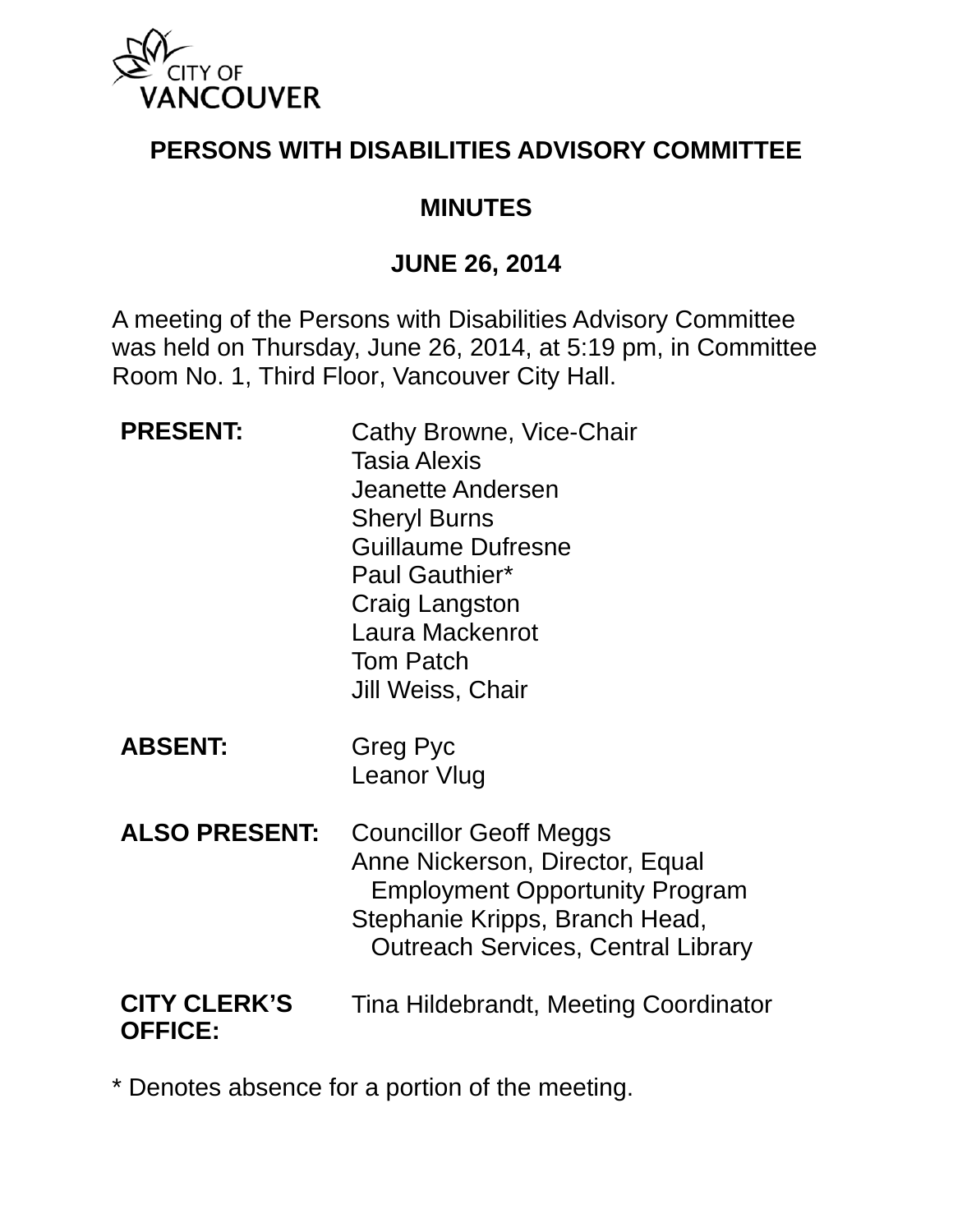# **Approval of Agenda**

MOVED by Jill Weiss SECONDED by Laura Mackenrot

> THAT the Persons with Disabilities Advisory Committee approve the agenda as amended to deal with Item 3 prior to Item 2 and to combine Items 1a and 1b.

CARRIED UNANIMOUSLY (Paul Gauthier absent for the vote)

*Note: for clarity, the minutes are recorded in chronological order.* 

## **Approval of Minutes**

MOVED by Laura Mackenrot SECONDED by Craig Langston

> THAT the Persons with Disabilities Advisory Committee approve the minutes from the meeting held April 24, 2014, as circulated.

CARRIED UNANIMOUSLY (Paul Gauthier absent for the vote)

### **1. Discussion on critical shortage of wheelchairaccessible housing**

The following guests were in attendance to discuss the critical shortage of wheelchair-accessible housing in Vancouver:

a) Tony Roy, Executive Director, Non-profit Housing Association of BC (BCNPHA), and Patrick Buchannon, Executive Director, New Chelsea Society;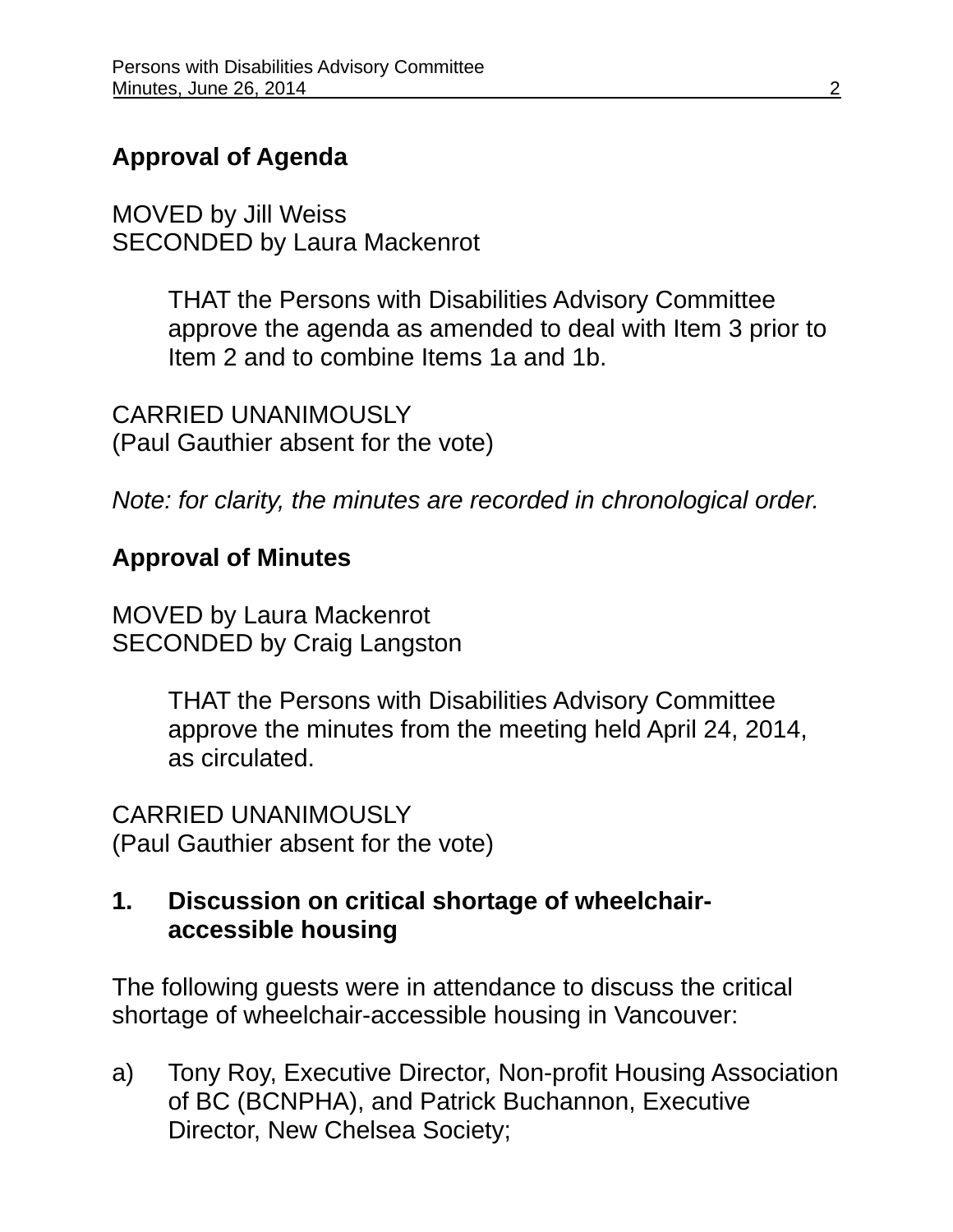b) Don Littleford, Manager, Metro Vancouver Housing (MVHC).

The discussion focused on:

- housing provided by BCNPHA and MVHC;
- high poverty rate of people with disabilities and the need for subsidized units;
- extreme difficulty finding affordable wheelchair-accessible housing;
- difficulty filling accessible units when they are available; and
- many units labeled accessible are not really accessible need inventory based on specific features.

Next steps:

- definition of wheelchair-accessible housing;
- inventory of existing stock based on specific features;
- user friendly registry; and
- strategic planning session with housing providers.

The Subcommittee on Wheelchair-accessible Housing will coordinate the above.

# **3. Committee's Function**

The Committee discussed responsibilities moving forward given the Chair's health issues and need to significantly reduce her workload. There was general agreement that wheelchairaccessible housing continues to be the main priority and that the Committee will only work on additional issues when members are available to coordinate.

# **2. Discussion on housing priorities and actions**

Priorities and responsibilities were identified as follows: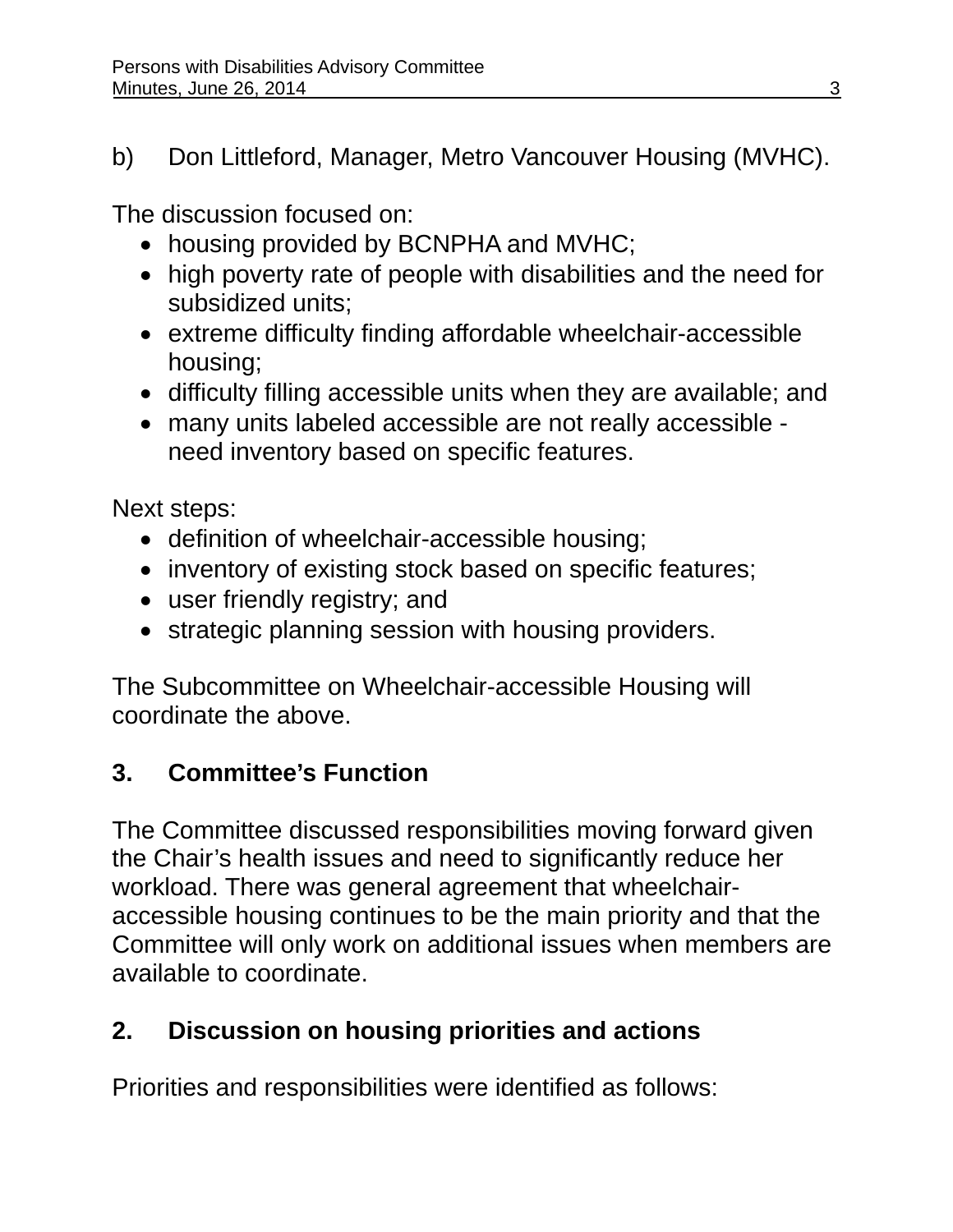- a) Affordable, wheelchair accessible Housing Tom Patch
- b) TransLink, including HandyDART Laura Mackenrot and Jill Weiss
- c) Pearson Hospital Tasia Alexis and Paul Gauthier
- d) City Streets Manual and Accessibility Tom Patch
- e) Event Check List Cathy Browne

To be considered in future:

- Guidelines for accessible community gardens; and
- Improvements to Adaptable Housing by-law (exterior access/visitability).

The following ideas and responsibilities were identified:

i) research on the definition of affordable wheelchair accessible housing:

Sheryl Burns agreed to draft an outline in consultation with Ben Ostrander, Planner, Urban Development

ii) schedule a subcommittee meeting to plan the strategic planning session and invite Abi Bond, Assistant Director of Housing Policy:

Tom Patch agreed to coordinate; Wheelchair-accessible Housing Subcommittee members are: Tasia Alexis, Jeanette Andersen, Cathy Browne, Sheryl Burns, Guillaume Dufresne, Paul Gauthier and Jill Weiss.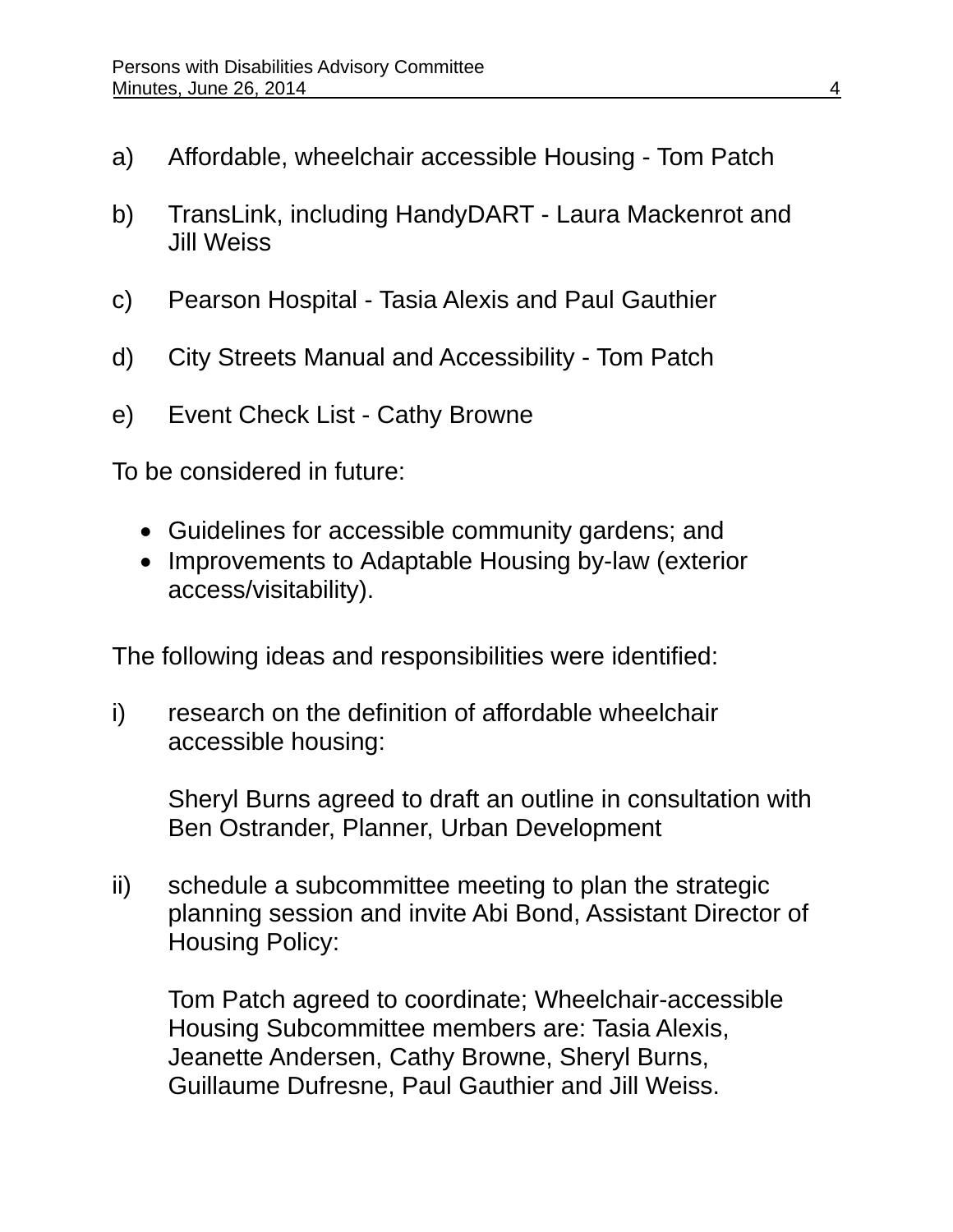iii) identify features for the Inventory on wheelchair accessible housing

Tom Patch agreed to coordinate

iv) administrative support leading up to the strategic planning session

The Staff Liaison agreed to consider matching funds with Housing Policy for a facilitator and to provide administrative support such as scheduling meetings.

## **4. Accessibility concerns re COV events**

The Committee discussed accessibility issues at recent civic events and it was agreed a recommendation to Council be drafted to request accessibility training be provided to City staff.

The Chair suggested the event accessibility guidelines be finalized at the next working session prior to drafting a recommendation.

### **5. New Business**

None